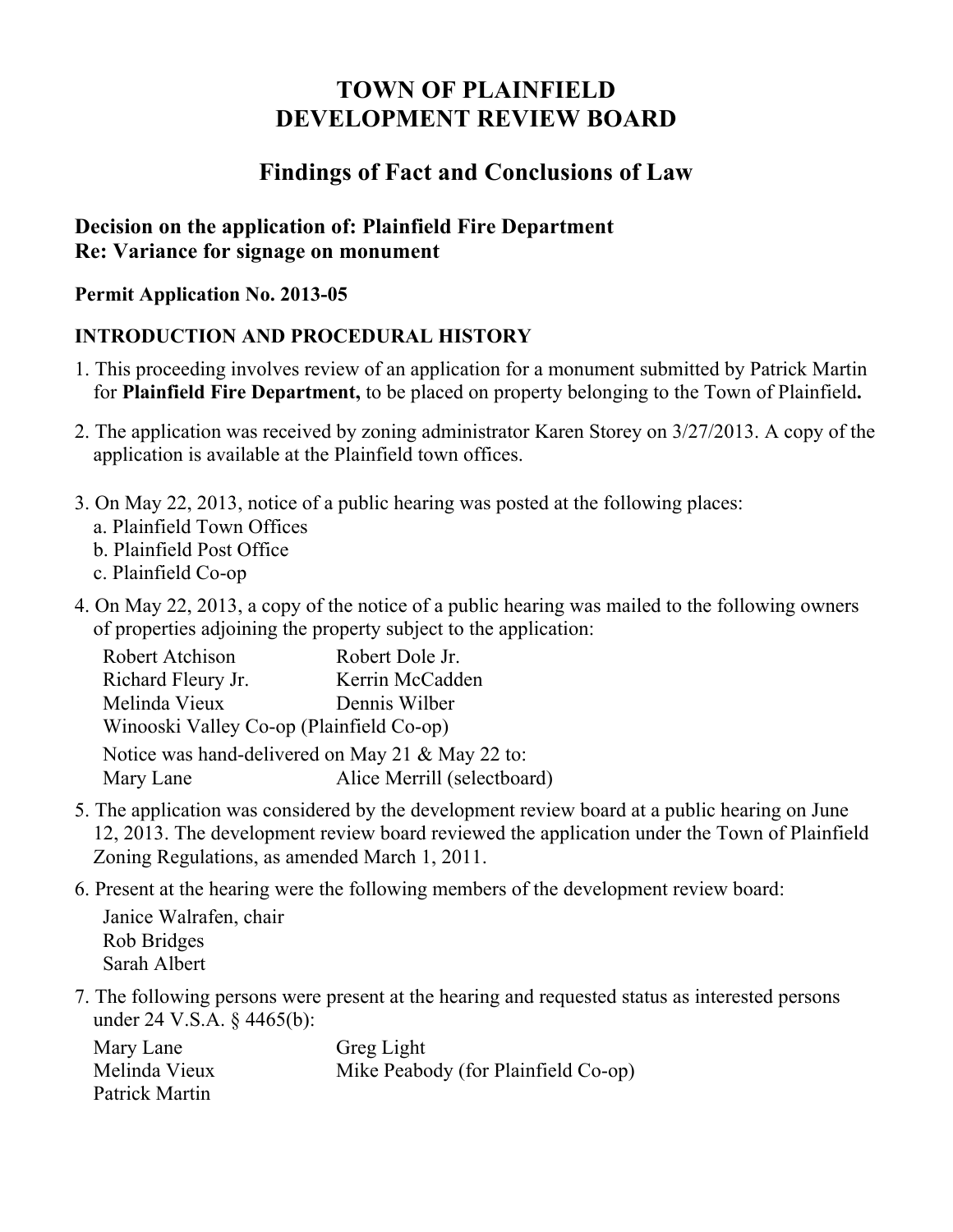## **FINDINGS**

Based on the application, testimony, exhibits, and a brief site visit during the hearing the development review board makes the following findings:

- 1. The applicant seeks a permit to place a monument at 169 Main St. The subject property is a .48 acre parcel located at 169 Main St. in the Town of Plainfield (tax map parcel no. 011-091.000).
- 2. The applicant, Patrick Martin, is the Fire Chief for the Plainfield Fire Department, a community organization supported by funds approved by voters at town meeting.
- 3. The property is located in the **Village** District as described on the Town of Plainfield Zoning Map on record at the town office and section **4.4** of the Zoning Regulations. The Town of Plainfield owns the property.
- 4. The proposed monument will have a concrete footing with a granite base measuring  $30'' \times 30''$  x 6!. A 4-sided granite obelisk, approximately 6" high, will be placed on top. One side, facing Main St., will show symbols of flags and the fire department logo. One side will have a list of former Fire Chiefs and a third side will have a list of current fire department members. The fourth side will be blank. A cap piece will be on the top.
- 5. The monument will be located between the fire station and the Plainfield Co-op sign and satisfies the setbacks for an accessory structure in the Village district.
- 6. The Plainfield Co-op sign sits on town property, as the Co-op does not have frontage on the road. The town has granted the Co-op rights to use the driveway between the Fire Department and the Town Offices; however, the Co-op has never applied for, or received, a permit for its sign. According to Section 3.6.5 of the Zoning Regulations, only one free-standing sign is allowed on a parcel; however, given the questionable status of the Co-op sign, and the issue of whether the monument was an accessory structure, a sign, or both, we decided to address that issue at the time that the Co-op applies for a sign permit.
- 7. Section 3.6.5 of the Zoning Regulations also states that signage may appear on both sides of a freestanding sign; however, the monument will have writing on three sides, triggering the need for a variance.
- 8. Melinda Vieux questioned the location of the monument, feeling that the Mill St. park was a more appropriate location and that more people would be able to view it there. Greg Light would like it to be next to the Fire Station because of the nature of the monument; he feels that there is also a lot of foot traffic in that area. It was also felt that the monument would be more vulnerable to vandalism in the park than it would be next to the Fire Station.
- 9. The Fire Department does not feel that the monument will obstruct the Co-op sign in any way. The selectboard has stated that they would like to see cooperation between the Fire Department and the Plainfield Co-op on the placement and co-existence of both the monument and the sign.